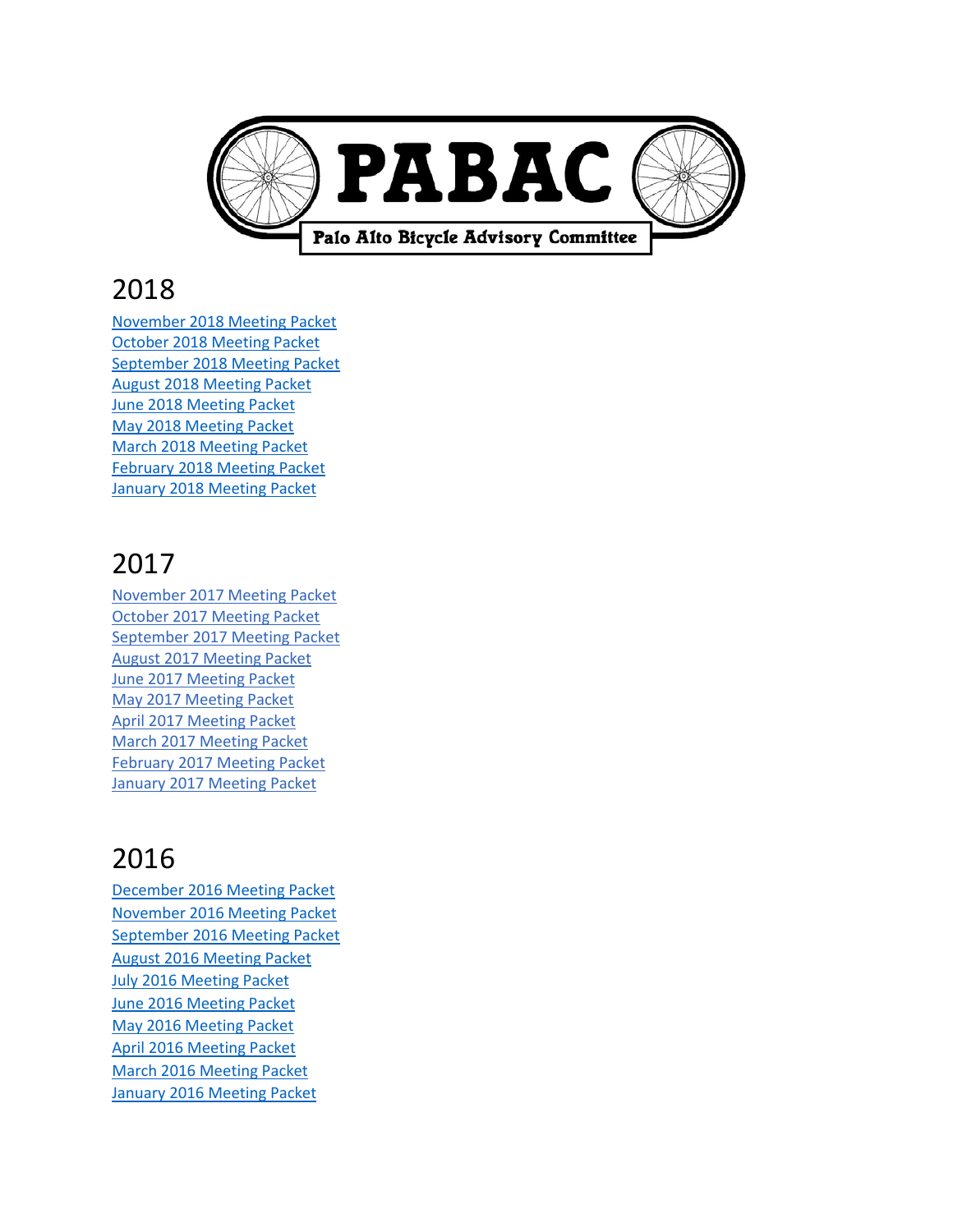### 2015

[November 2015 Meeting Packet](https://cityofpaloalto.org/civicax/filebank/documents/49692) [October 2015 Meeting Packet](https://cityofpaloalto.org/civicax/filebank/documents/49318) [September 2015 Meeting Packet](https://www.cityofpaloalto.org/civicax/filebank/documents/48774) [August 2015 Meeting Packet](https://www.cityofpaloalto.org/civicax/filebank/documents/48362) [June 2015 Meeting Packet](https://www.cityofpaloalto.org/civicax/filebank/documents/47606) [May 2015 Meeting Packet](https://www.cityofpaloalto.org/civicax/filebank/documents/47178) [April 2015 Meeting Packet](https://www.cityofpaloalto.org/civicax/filebank/documents/46715) [March 2015 Meeting Packet](https://www.cityofpaloalto.org/civicax/filebank/documents/46163) [February 2015 Meeting Packet](https://www.cityofpaloalto.org/civicax/filebank/documents/45752) [January 2015 Meeting Packet](https://www.cityofpaloalto.org/civicax/filebank/documents/45280)

#### 2014

[November 2014 Meeting Packet Part A](https://www.cityofpaloalto.org/civicax/filebank/documents/44559) [November 2014 Meeting Packet Part B](https://www.cityofpaloalto.org/civicax/filebank/documents/44559) [November 2014 Meeting Packet Part C](https://www.cityofpaloalto.org/civicax/filebank/documents/44577) [October 2014 Meeting Packet](https://www.cityofpaloalto.org/civicax/filebank/documents/44128) [September 2014 Meeting Packet](https://www.cityofpaloalto.org/civicax/filebank/documents/43642) [August 2014 Meeting Packet](https://www.cityofpaloalto.org/civicax/filebank/documents/43261) [June 2014 Meeting Packet](https://www.cityofpaloalto.org/civicax/filebank/documents/42500) [May 2014 Meeting Packet](https://www.cityofpaloalto.org/civicax/filebank/documents/40233) [April 2014 Meeting Packet](https://www.cityofpaloalto.org/civicax/filebank/documents/39658) [March 2014 Retreat Meeting Packet](https://www.cityofpaloalto.org/civicax/filebank/documents/39503) [March 2014 Meeting Packet](https://www.cityofpaloalto.org/civicax/filebank/documents/39278) [Updated February 2014 Meeting Packet](https://www.cityofpaloalto.org/civicax/filebank/documents/38817) [January 2014 Meeting Packet](https://www.cityofpaloalto.org/civicax/filebank/documents/38327)

#### 2013

[December 2013 Meeting Packet](https://www.cityofpaloalto.org/civicax/filebank/documents/37974) [November 2013 Meeting Packet](https://www.cityofpaloalto.org/civicax/filebank/documents/37591) [October 2013 Meeting Packet](https://www.cityofpaloalto.org/civicax/filebank/documents/36049) [September 2013 Meeting Packet](https://www.cityofpaloalto.org/civicax/filebank/documents/37592) [August 2013 Meeting Packet](https://www.cityofpaloalto.org/civicax/filebank/documents/35405) [June 2013 Meeting Packet](https://www.cityofpaloalto.org/civicax/filebank/documents/34621) [May 2013 Meeting Packet](https://www.cityofpaloalto.org/civicax/filebank/documents/34193) [April 2013 Meeting Packet](https://www.cityofpaloalto.org/civicax/filebank/documents/33749) [March 2013 Meeting Packet](https://www.cityofpaloalto.org/civicax/filebank/documents/33282) [February 2013 Meeting Packet](https://www.cityofpaloalto.org/civicax/filebank/documents/32945) [January 2013 Meeting Packet](https://www.cityofpaloalto.org/civicax/filebank/documents/32482)